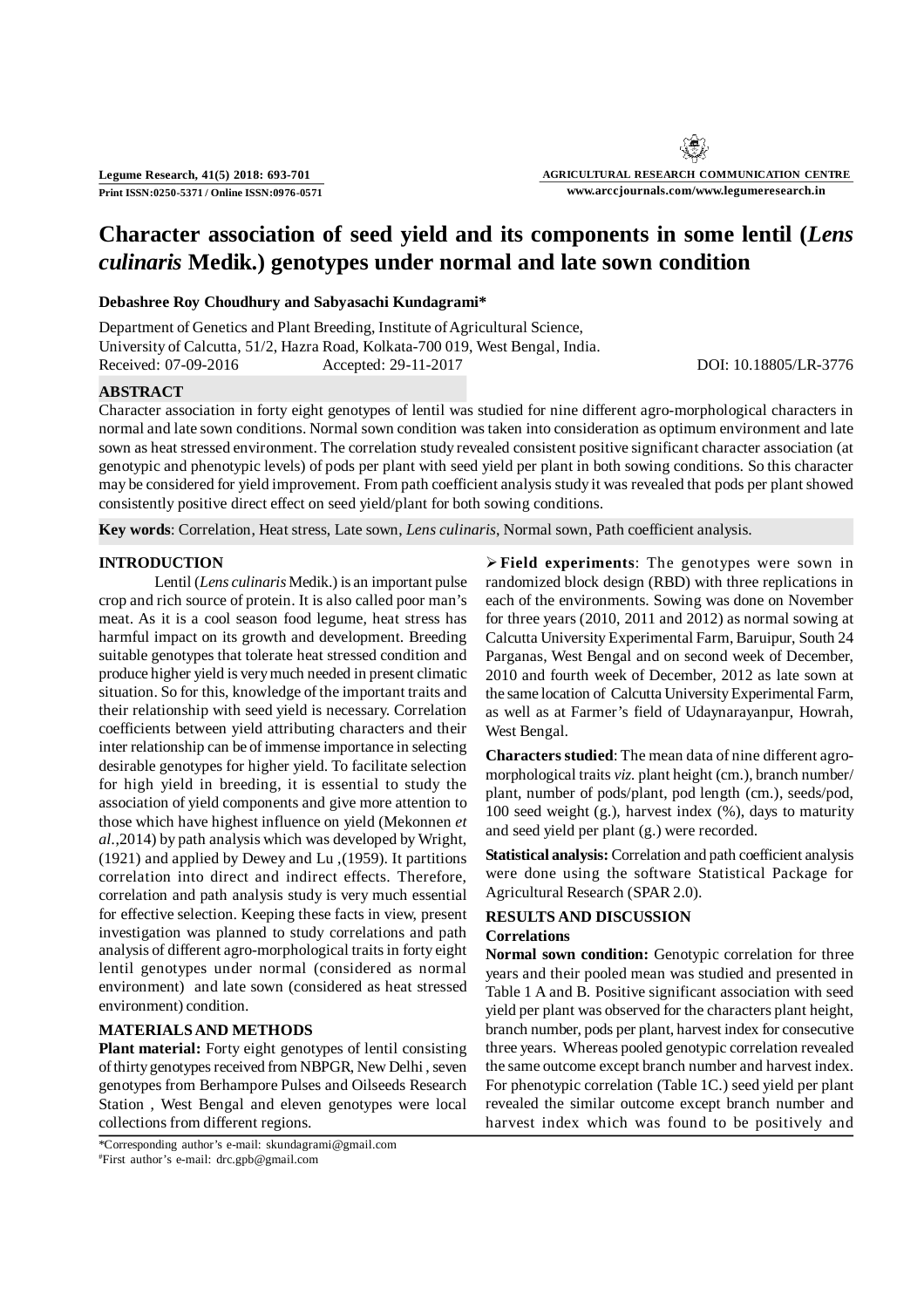|                                                                                                                                                                   |                           |                |            | Table 1. (A-D) Genotypic and phenotypic correlations under normal sown condition                                                                                           |                                         |                 |                                                                        |                          |                                                                                                                                                                                                                                                                                                                          |                                                 |                                         |                                                                                                                                                    |                |                                                                                                                                                      |                                                     |
|-------------------------------------------------------------------------------------------------------------------------------------------------------------------|---------------------------|----------------|------------|----------------------------------------------------------------------------------------------------------------------------------------------------------------------------|-----------------------------------------|-----------------|------------------------------------------------------------------------|--------------------------|--------------------------------------------------------------------------------------------------------------------------------------------------------------------------------------------------------------------------------------------------------------------------------------------------------------------------|-------------------------------------------------|-----------------------------------------|----------------------------------------------------------------------------------------------------------------------------------------------------|----------------|------------------------------------------------------------------------------------------------------------------------------------------------------|-----------------------------------------------------|
| ( $1,11$ and III denotes years 2010-11,2011-12 and 2012-13 resp<br><b>A.Genotypic Correlations</b>                                                                |                           |                |            |                                                                                                                                                                            | pectively).(Location:Baruipur).         |                 |                                                                        |                          |                                                                                                                                                                                                                                                                                                                          |                                                 |                                         |                                                                                                                                                    |                |                                                                                                                                                      |                                                     |
|                                                                                                                                                                   | <b>Plant height</b>       |                | Branch no. | <b>Pods/Plant</b>                                                                                                                                                          | Pod length                              |                 | <b>Seeds/Pod</b>                                                       |                          | 100 seed weigh                                                                                                                                                                                                                                                                                                           | tHarvest index                                  |                                         | Days to maturity                                                                                                                                   |                | <b>Seed yield/Plant</b>                                                                                                                              |                                                     |
| $\overline{a}$                                                                                                                                                    | $\mathbf{H}$ $\mathbf{H}$ | $\overline{a}$ | $\Xi$      | $\overline{a}$<br>╡                                                                                                                                                        | $\Box$<br>Ξ                             | $\Box$          | $\mathbf{H}$                                                           | $\Box$                   | $\mathbf{H}$ $\mathbf{H}$                                                                                                                                                                                                                                                                                                | F                                               | $\Box$                                  | $\blacksquare$                                                                                                                                     | $\Xi$          | Ħ                                                                                                                                                    | $\mathbf{H}$                                        |
| Branch no.<br>Pods/Plant<br>Seed yield/<br>Pod length<br>Seeds/Pod<br>maturity<br>$100$ seed<br>Harvest<br>Days to<br>weight<br>height<br>index<br>Plant<br>Plant |                           |                |            | $1.00$ $1.00$ $1.00$ $0.69**0.87**$ $0.37**$ $0.43**$ $0.67**$ $0.39**$ $-0.13$ $0.27$ $-0.02$ $0.07$<br>$1.00$ $1.00$ $1.00$ $0.73**0.87**0.73**0.25$ 0.23<br>$1.00$ 1.00 | $1.00\quad 1.00$<br>$1.00 - 0.52**0.24$ | $-0.12$<br>1.00 | $-0.02$<br>1.00<br>$0.06 - 0.46**0.02$<br>0.03<br>0.20<br>0.01<br>1.00 | 0.008<br>$-0.06$<br>1.00 | $0.35^* = 0.20$ $0.35^* = 0.20$ $0.65^* = 0.03$ $0.675^* = 0.03$ $0.675^* = 0.03$ $0.625^* = 0.03$ $0.625^* = 0.03$ $0.625^* = 0.03$<br>$0.009 - 0.34*-0.001 - 0.23 - 0.60*** - 0.28* 0.43**0.46**$<br>$-0.25 - 0.36* -0.11 - 0.03 - 0.12$<br>$0.76**0.51**0.060.63**0.39**-0.12$<br>$-0.005 - 0.26 - 0.04$ 0.19<br>1.00 | 1.00<br>0.02<br>$1.00$ 1.00 0.77** 0.16<br>1.00 | $-0.04$<br>0.15<br>1.00<br>0.20<br>0.23 | $0.606 - 0.52**$ 0.60* 0.53*<br>$0.23$ $0.45***$<br>$1.00$ 1.00<br>$\begin{array}{c} 0.16 \\ 0.02 \end{array}$<br>0.04<br>0.10<br>$0.28*$<br>$\Xi$ | $-0.20$ $0.10$ | $0.01$ $0.51**0.52**0.52**$<br>$0.08$ $0.63**0.81**0.76**$<br>$-0.32* -0.01$ 0.26<br>1.00 1.00<br>0.05<br>$1.00$ 0.43** 0.18<br>$0.05$ $0.60**$ 0.02 | $0.39**$<br>$0.29*$<br>1.00<br>0.12<br>0.15<br>0.21 |
| Table 1(B).Genotypic correlations of pooled mean                                                                                                                  |                           |                |            |                                                                                                                                                                            |                                         |                 |                                                                        |                          |                                                                                                                                                                                                                                                                                                                          |                                                 |                                         |                                                                                                                                                    |                |                                                                                                                                                      |                                                     |
|                                                                                                                                                                   | Plant height              |                | Branch no. | Pods/Plant                                                                                                                                                                 | Pod length                              |                 | Seeds/Pod                                                              |                          | 100 seed weight                                                                                                                                                                                                                                                                                                          | Harvest index                                   |                                         | Days to maturity                                                                                                                                   |                | Seed yield/Plant                                                                                                                                     |                                                     |
| Plant height                                                                                                                                                      | 1.000                     |                | 0.712619** | 0.676106**                                                                                                                                                                 | $-0.012965$                             |                 | $-0.247078$                                                            |                          | 0.279079*                                                                                                                                                                                                                                                                                                                | $-0.407323**$                                   |                                         | $0.745245***$                                                                                                                                      |                | 0.766558**                                                                                                                                           |                                                     |
| Branch no.<br>Pods/Plant                                                                                                                                          |                           |                | 1.000      | $0.622333**$<br>1.000                                                                                                                                                      | -0.389981**<br>$-0.283281*$             |                 | $-0.044763$<br>0.046478                                                |                          | $-0.431225**$<br>$-0.428118**$                                                                                                                                                                                                                                                                                           | $-1.193439**$<br>$-0.567675***$                 |                                         | 0.609933**<br>$0.414078**$                                                                                                                         |                | 0.453934**<br>$-0.075536$                                                                                                                            |                                                     |
| Pod length                                                                                                                                                        |                           |                |            |                                                                                                                                                                            | 1.000                                   |                 | $0.429123**$                                                           |                          | $0.543086**$                                                                                                                                                                                                                                                                                                             | 0.222854                                        |                                         | -0.086808                                                                                                                                          |                | 0.172976                                                                                                                                             |                                                     |
| <b>Seeds/Pod</b>                                                                                                                                                  |                           |                |            |                                                                                                                                                                            |                                         |                 | 1.000                                                                  |                          | $-0.172075$                                                                                                                                                                                                                                                                                                              | $-0.577753**$                                   |                                         | $-0.514946**$                                                                                                                                      |                | 0.124392                                                                                                                                             |                                                     |
| 100 seed weight                                                                                                                                                   |                           |                |            |                                                                                                                                                                            |                                         |                 |                                                                        |                          | 1.000                                                                                                                                                                                                                                                                                                                    | 0.646910**                                      |                                         | 0.252201                                                                                                                                           |                | 0.591917**                                                                                                                                           |                                                     |
| Harvest index                                                                                                                                                     |                           |                |            |                                                                                                                                                                            |                                         |                 |                                                                        |                          |                                                                                                                                                                                                                                                                                                                          | 1.000                                           |                                         | $-0.400111**$                                                                                                                                      |                | 0.121812                                                                                                                                             |                                                     |
| Days to maturity<br>Seed yield/Plant                                                                                                                              |                           |                |            |                                                                                                                                                                            |                                         |                 |                                                                        |                          |                                                                                                                                                                                                                                                                                                                          |                                                 |                                         | 1.000                                                                                                                                              |                | $0.482331**$<br>1.000                                                                                                                                |                                                     |
|                                                                                                                                                                   |                           |                |            |                                                                                                                                                                            |                                         |                 |                                                                        |                          |                                                                                                                                                                                                                                                                                                                          |                                                 |                                         |                                                                                                                                                    |                |                                                                                                                                                      |                                                     |

## 694 LEGUME RESEARCH-A n International Journal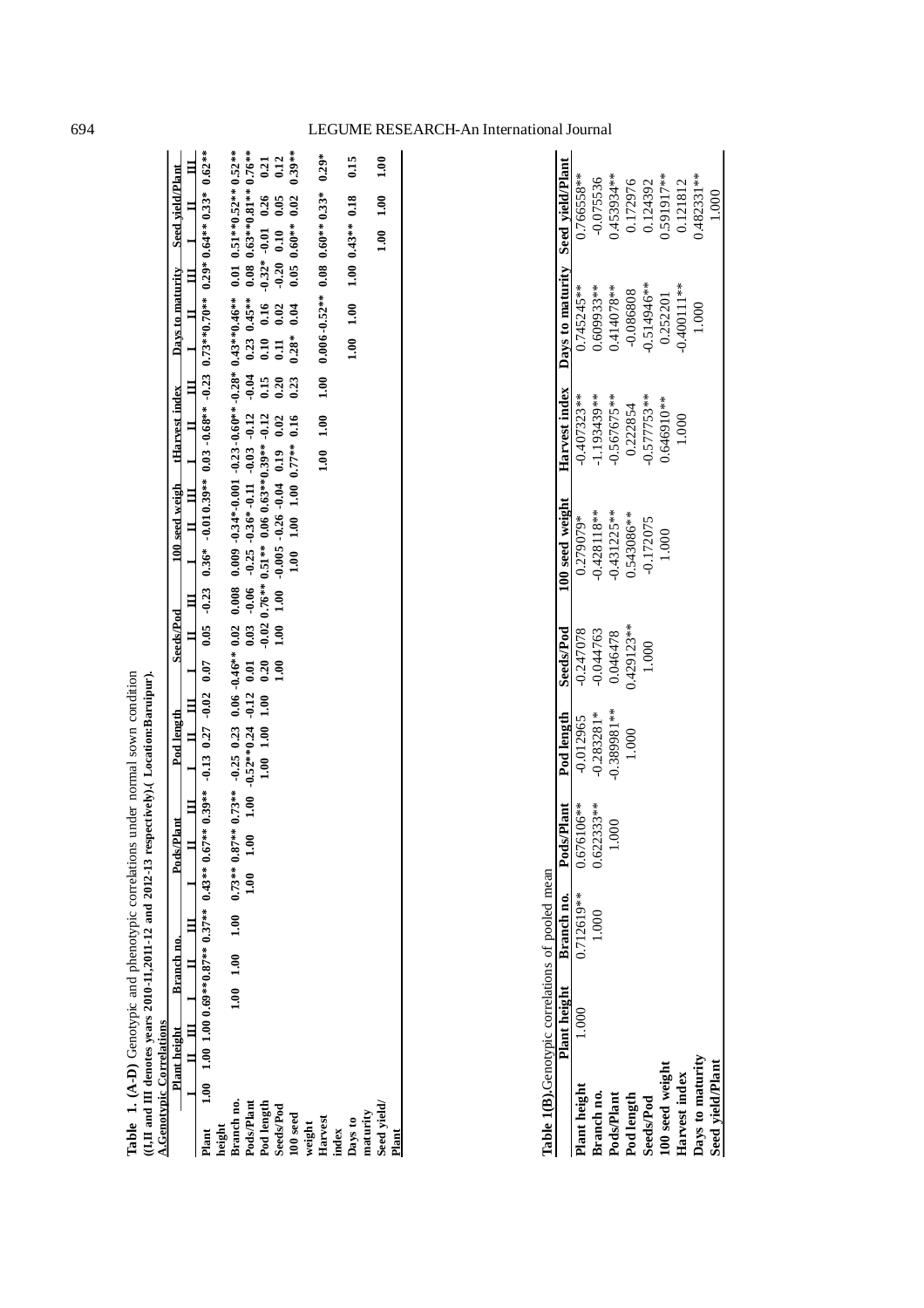$0.08$  0.83\*\*0.84\*\*0.68\*\* **Pods/Plant** 1.00 1.00 1.00 -0.07 0.15 -0.07 0.01 -0.01 -0.04 -0.11 -0.20 -0.10 -0.01 -0.04 -0.03 0.12 0.30\* 0.08 0.83\*\*0.84\*\* 0.68\*\* 0.20  $0.11$  $0.32*$ 0.27 0.13 **100 seed** 1.00 1.00 1.00 0.75\*\* 0.10 0.21 0.27 0.03 0.05 0.40\*\* 0.002 0.32\* 1.00 **Pod length** 1.00 1.00 1.00 0.03 -0.10 0.48\*\* 0.28\* 0.03 0.39\*\* 0.20 -0.08 0.13 0.05 0.15 -0.22 0.06 0.18 0.20 **Harvest** 1.00 1.00 1.00 0.006 -0.37\* 0.07 0.39\*\* 0.36\* 0.27 **Days to** 1.00 1.00 1.00 0.28\* 0.12 0.13 **Seed yield/** 1.00 1.00 1.00 **Seeds/Pod** 1.00 1.00 1.00 0.01 -0.14 -0.04 0.10 -0.05 0.15 0.07 0.01 -0.18 0.11 -0.04 0.11  $-0.22$  0.06 0.18  $-0.04$  $0.05$   $0.40**0.002$  $0.07$  0.39\*\* 0.36\* **Branch** 1.00 1.00 1.00 1.00 1.00 1.00 1.000 1.000 1.000 0.000 0.000 0.000 0.000 0.000 0.00 0.00 0.01 0.00 0.01 0.000 0.00 0.00 0.00 0.00 0.00 0.00 0.00 0.00 0.000 0.000 0.000 0.000 0.000 0.000 0.000 0.00 0.00 0.00 0.00 0. 0.12  $1.00$  $0.28*$  $0.11$  $00$  $-0.18$  $1.00$  $0.006 - 0.37*$  $0.30*$  $1.00$  $0.15$ 0.03  $0.01$ 0.12  $1.00$  $0.05$ 0.27 0.07  $-0.03$  $1.00\,$ 0.13 0.15 0.21 1.00 1.00  $-0.08$  $-0.05$  $-0.20 - 0.10 - 0.01 - 0.04$  $1.00$  1.00 0.75\*\* 0.10  $0.03039**0.20$  $-0.14 - 0.04$  0.10  $-0.11$  $-0.10048**0.28*$  $0.01$  $1.00$  $-0.01 - 0.04$  $1.00$  $1.00$  $0.01$ 0.03  $1.00$  $-0.07$  0.15  $-0.07$  $1.00\quad1.00$  $1.00$  $1.00\,$ 1.00 1.00

**Table-1(C).** Phenotypic Correlations.

**Table-1(C).** Phenotypic Correlations.

**I**

Plant

 $\mathbf{H}$   $\mathbf{H}$ 

 $1.00$  1.00 1.00 0.45\*\*0.44\*\* 0.26 Plant height Branch number

 $\mathbf{H}$   $\mathbf{H}$ 

**height**

 $0.00$  1.00 1.00 0.61\*\* 0.40\*\* 0.62\*\* -0.12

**number**

Pod length Seeds/Pod  $100$  seed

**weight**

**index**

**maturity**

**Plant**

**Plant height Branch number Pods/Plant Pod length Seeds/Pod 100 seed weight Harvest index Days to maturity Seed yield/Plant**

**Seeds/Pod**  $\mathbf{I}$ 

 $\frac{1}{\sqrt{1-\frac{1}{\sqrt{1-\frac{1}{\sqrt{1-\frac{1}{\sqrt{1-\frac{1}{\sqrt{1-\frac{1}{\sqrt{1-\frac{1}{\sqrt{1-\frac{1}{\sqrt{1-\frac{1}{\sqrt{1-\frac{1}{\sqrt{1-\frac{1}{\sqrt{1-\frac{1}{\sqrt{1-\frac{1}{\sqrt{1-\frac{1}{\sqrt{1-\frac{1}{\sqrt{1-\frac{1}{\sqrt{1-\frac{1}{\sqrt{1-\frac{1}{\sqrt{1-\frac{1}{\sqrt{1-\frac{1}{\sqrt{1-\frac{1}{\sqrt{1-\frac{1}{\sqrt{1-\frac{1}{\sqrt{1-\frac{1}{\sqrt{1-\frac{1$ **Plant** 1.00 1.00 1.00 0.45\*\*0.44\*\* 0.26 0.51\*\* 0.50\*\* 0.29\* 0.04 0.23 -0.08 0.05 0.03 -0.19 0.27 -0.01 0.33\* 0.02 -0.40 -0.15 0.52\*\*0.57\*\* 0.22 0.60\*\* 0.30\* 0.41\*\*

 $\mathbf{H}$   $\mathbf{H}$ Pod length

Ħ

Pods/Plant  $\blacksquare$ 

Ħ

 $0.04$   $0.23$   $-0.08$   $0.05$   $0.03$   $-0.19$ 

 $0.51**0.50**0.29*$ 

 $\mathbf{H}$  iii

 $0.27$   $-0.01$   $0.33$ \*  $0.02$   $-0.40$   $-0.52$ \*\* $0.57$ \*\*  $0.22$   $0.60$ \*\* $0.30$ \*  $0.41$ \*\*

 $\mathbf{I}$ 

Ħ

 $\mathbf{H}$ 

 $0.55***$  0.26 0.41 \*\*

 $0.01$ 

0.27

 $0.29*$ 

 $0.14$   $0.06$   $-0.17$   $-0.04$   $0.0004$   $-0.12$   $-0.01$   $-0.14$   $0.29$ \*  $-0.24$ 

100 seed weight Harvest index Days to maturity Seed yield/Plant

significantly correlated for two years. Pooled phenotypic correlation (Table 1D. ) also revealed the same result i.e. positive significant association with seed yield per plant for the characters plant height, branch number, pods per plant, 100 seed weight and harvest index were recorded . Seed yield per plant was found to be positively, significantly associated with plant height and pods per plant both at genotypic and phenotypic levels (individual and pooled) indicating that utilizing these traits will be beneficial for yield improvement of lentil. Affirmative, significant correlation for plant height and pods/plant with seed yield also observed by Sharma *et al.*, (2014) and Dalbeer *et al.*, (2013). Positive significant correlation of pods per plant also observed by Tadesse *et al.*,(2014). At genotypic level plant height was positively and significantly correlated with branch number, pods per plant and days to maturity for three years and with 100 seed weight for two years and with all these characters for pooled analysis. When interrelationships at phenotypic level were studied it was found that plant height had shown positive and significant association with pods per plant for three years, with branch number per plant and days to maturity for two years. Branch number conferred affirmative, significant correlation with pods per plant for three years. Pooled correlation also revealed the same result.

**Late sown condition:** Estimates of correlation coefficient at genotypic level for individual four environments in late sown condition and their pooled analysis was studied and presented in Table 2 A and B. Positive significant association with seed yield per plant was observed for the characters pods per plant and harvest index for four environments; pod length, seeds per pod and 100 seed weight for three environments. In case of genotypic correlation of pooled data, positive and significant association with seed yield per plant was observed for pods/plant, pod length, seeds/pod, 100 seed weight and harvest index. At genotypic level, pods per plant were positively significantly correlated with pod length and seeds per pod for three environments. When pooled genotypic correlation between characters was studied then pods per plant showed positive significant correlation with seeds per pod, 100 seed weight and harvest index. Pod length was significantly and positively associated with seeds per pod for four environments and also for the pooled analysis. Phenotypic correlation for four environments and their pooled analysis was studied and presented in Table 2 C and D .Positive significant association with seed yield per plant was observed for the characters pods/plant and harvest index for four environments and 100 seed weight for three environments. From overall observation in late sown condition it was noticed that pods per plant and harvest index exerted the significant positive correlation consistently with seed yield/plant. For phenotypic correlations over the environments it was observed that pods per plant were positively and significantly correlated with seeds per pod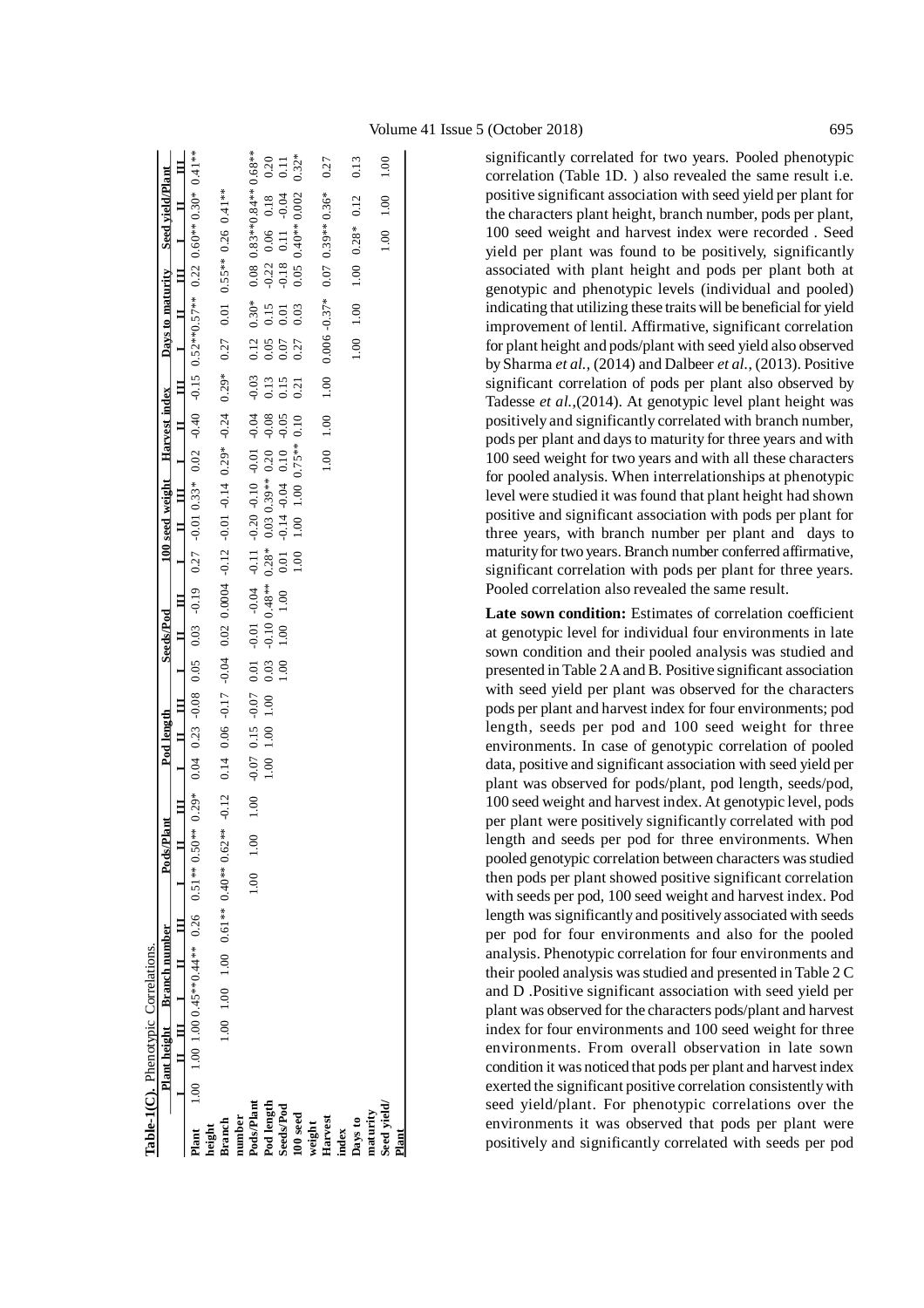|                  | Table 1(D). Phenotypic correlations of pooled mean. |                              |              |            |           |                 |            |                                |                  |
|------------------|-----------------------------------------------------|------------------------------|--------------|------------|-----------|-----------------|------------|--------------------------------|------------------|
|                  |                                                     | Plant height Branch no. Pods | Plant        | Pod length | Seeds/Pod | 100 seed weight |            | Harvest index Days to maturity | Seed yield/Plant |
| Plant height     | 1.000000                                            | 0.519015**                   | 0.468462**   | 168750.0   | 0.083271  | 1.244847        | 0.186372   | 1.510333**                     | 0.487533**       |
| Branch no.       |                                                     | .000000                      | $0.627276**$ | 022092     | 0.055719  | 0.067909        | 0.273688   |                                | 134800**         |
| Pods/Plant       |                                                     |                              | 000000.1     | 1.001307   | 0.014926  | 0.184452        | 0.044976   | 0.266674<br>0.241734           | $0.743555***$    |
| Pod length       |                                                     |                              |              | .000000    | 1.253320  | 1,309601*       | 0.119268   | 0.004379                       | 0.122737         |
| <b>Seeds/Pod</b> |                                                     |                              |              |            | .000000   | 0.61695         | 1.096321   | 1.06804                        | 0.068271         |
| 100 seed weight  |                                                     |                              |              |            |           | .000000         | $492445**$ | 134023                         | 0.341165*        |
| Harvest index    |                                                     |                              |              |            |           |                 | .000000    | 116194                         | .388762**        |
| Days to maturity |                                                     |                              |              |            |           |                 |            | .000000.                       | 0.235745         |
| Seed yield/Plant |                                                     |                              |              |            |           |                 |            |                                | 000000.          |
|                  |                                                     |                              |              |            |           |                 |            |                                |                  |

**Table 2.(A-D):** Genotypic and phenotypic correlations under late sown conditions.

Table 2.(A-D): Genotypic and phenotypic correlations under late sown conditions.<br>(I and II denotes late sowing in 2nd week of December in 2010-11 at Baruipur and Udaynarayanpur respectively. III and IV denotes late sowing (I and II denotes late sowing in 2nd week of December in 2010-11 at Baruipur and Udaynarayanpur respectively. III and IV denotes late sowing in 4th week of December in 2012- 13 at Baruipur and Udaynarayanpur respectively)

| AHII I AHII I AHII I AHII I AHII I AHII I AHII I AHII I AHII I AHII I AHII I AHII I AHII I AHII I AHII I AHII<br>$1.00$ 1.00 1.000 -0.22 -0.31*-0.37*0.037<br>Seed vield/Plant<br>9.00 1.00 1.000 1.000 0.000 0.000 0.000 0.000 0.000 0.000 0.000 0.000 0.000 0.000 0.000 0.000 0.000 0.000 0.00<br>***0.30**0.30**0.30*0.000 0.010 0.010 0.010 0.010 0.010 0.010 0.010 0.010 0.027**0.37**0.37**0.37**0.30**0.30*0.000 0.010 0.010 0.010 0.010 0.010 0.010 0.010 0.010 0.010 0.010 0.010 0.010 0.010 0.010 0.010 0.010 0.010 0.01<br>Days to maturity<br>$\frac{8}{10}$<br>Harvest index<br>100 seed weight<br>Seeds/Pod<br>1.00<br>Podlength<br>Pods/Pl<br>$1.00$ 1.00 1.00 1.000 0.41** 0.30*<br>$1.00$ $1.00$<br><b>lant</b> 1.00 1.00 1.000 1.000 0.47** 0.33* 0.04 0.463** 0.64** 0.11<br>1.00<br>$\geq$<br>Branch number<br>$\Box$<br>Plant height<br>$\equiv$<br>$\bar{F}$<br>leed weight<br>Days to<br>maturity<br>Harvest<br>index<br>umber<br>ranch<br>Pod<br>length<br>Seeds/<br>Pod<br>eight<br>boqs/<br>lant<br>Ē |
|---------------------------------------------------------------------------------------------------------------------------------------------------------------------------------------------------------------------------------------------------------------------------------------------------------------------------------------------------------------------------------------------------------------------------------------------------------------------------------------------------------------------------------------------------------------------------------------------------------------------------------------------------------------------------------------------------------------------------------------------------------------------------------------------------------------------------------------------------------------------------------------------------------------------------------------------------------------------------------------------------------------------------------|
| 1.00 1.00 1.00 1.000<br>Seed yield<br>Plant                                                                                                                                                                                                                                                                                                                                                                                                                                                                                                                                                                                                                                                                                                                                                                                                                                                                                                                                                                                     |

#### 696 LEGUME RESEARCH-A n International Journal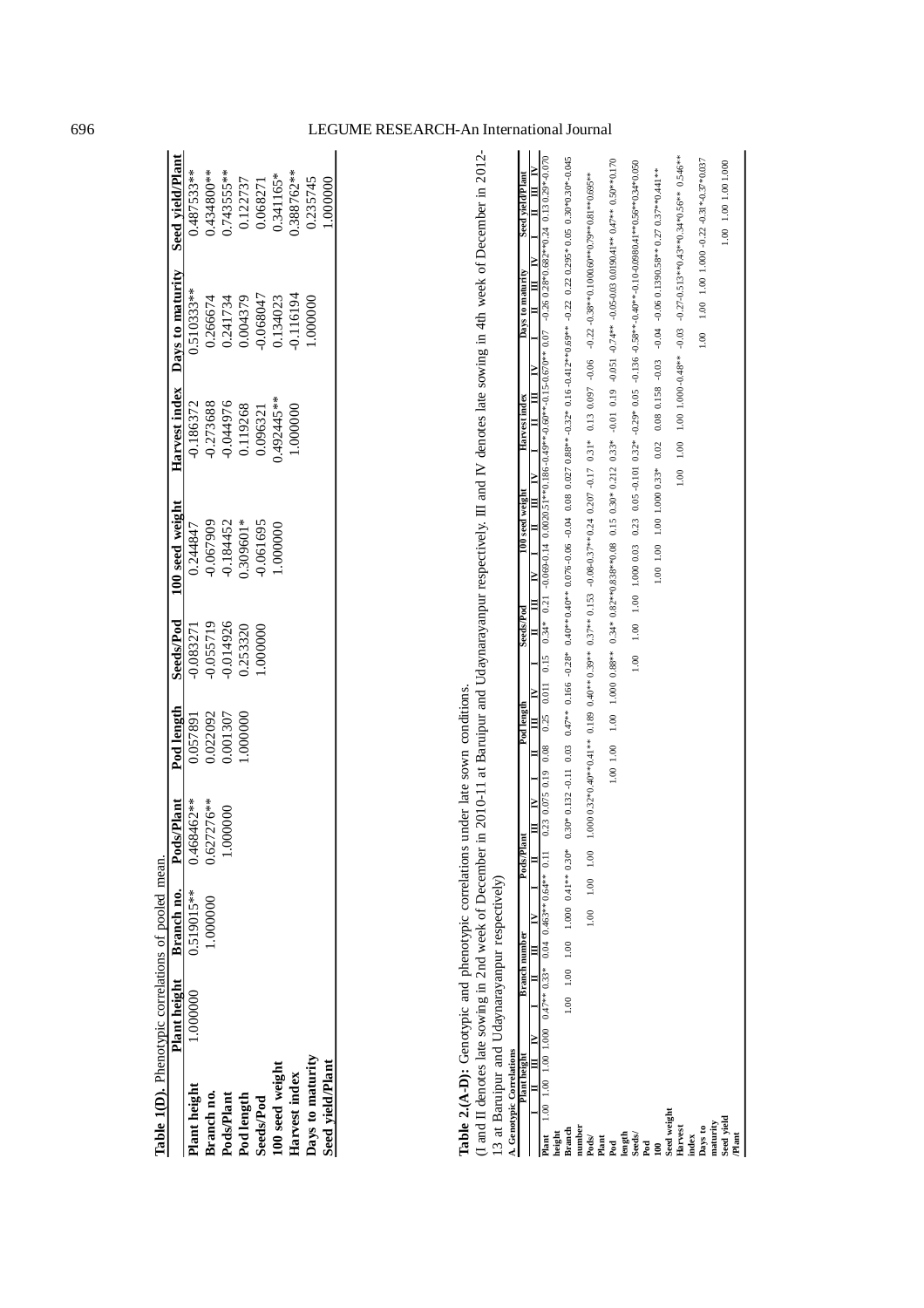|                         | Table 2(B): Genotypic correlations of pooled mean |                         |                            |              |              |             |              |                                                                 |            |
|-------------------------|---------------------------------------------------|-------------------------|----------------------------|--------------|--------------|-------------|--------------|-----------------------------------------------------------------|------------|
|                         |                                                   | Plant height Branch no. | <b>Pods/Plant</b>          | Pod length   | Seeds/Pod    |             |              | 100 seed weight Harvest index Days to maturity Seed yield/Plant |            |
| Plant height            | 1.000000                                          | 1.061492 **             | 0.498218**                 | $0.782737**$ | 1.338711*    | 1.286338*   | $0.506450**$ | 1.558228**                                                      | 0.222129   |
| Branch no.              |                                                   | .000000.                | 7992 **<br>$-0.81^{\circ}$ | .763867**    | -0.007987    | .397671**   | 1.373972**   | **611808.6                                                      | 1.277182*  |
| ods/Plant               |                                                   |                         | 00000                      | 1.203583     | $0.690181**$ | $0.350102*$ | ,793047**    | $0.478513**$                                                    | 1.843135** |
| Pod length              |                                                   |                         |                            | .000000      | **667468.6   | 1.626382**  | 0.193370     | $0.283153*$                                                     | 0.656449** |
| seeds/Pod               |                                                   |                         |                            |              | .000000      | $0.281222*$ | 0.238254     | 0.507570**                                                      | 1.592211** |
| 100 seed weight         |                                                   |                         |                            |              |              | .000000     | **76077.     | 0.035546                                                        | .760933**  |
| <b>Iarvest</b> index    |                                                   |                         |                            |              |              |             | 000000       | $0.723702**$                                                    | 1,940586** |
| Days to maturity        |                                                   |                         |                            |              |              |             |              | 0000001                                                         | 1.452883** |
| <b>Seed</b> yield/Plant |                                                   |                         |                            |              |              |             |              |                                                                 | .000000    |
|                         |                                                   |                         |                            |              |              |             |              |                                                                 |            |

| mean                   |  |
|------------------------|--|
| ot pooled<br>リーン・ニ     |  |
|                        |  |
|                        |  |
|                        |  |
|                        |  |
| Genotypic correlations |  |
| $2(B)$ :               |  |
| Table                  |  |
|                        |  |

| <b>Dhanotsmic</b> |  |
|-------------------|--|
|                   |  |
|                   |  |
|                   |  |
|                   |  |
|                   |  |
|                   |  |
|                   |  |
|                   |  |
| ļ                 |  |
|                   |  |
|                   |  |
|                   |  |
|                   |  |
|                   |  |

| Table-2(C). Phenotypic Correlations.        |                           |  |                                          |                      |        |            |  |            |  |           |                                                                                                                                                                                                                               |  |                                                                                                                                        |  |               |                                                                                                                                |                  |                                                                  |                      |  |
|---------------------------------------------|---------------------------|--|------------------------------------------|----------------------|--------|------------|--|------------|--|-----------|-------------------------------------------------------------------------------------------------------------------------------------------------------------------------------------------------------------------------------|--|----------------------------------------------------------------------------------------------------------------------------------------|--|---------------|--------------------------------------------------------------------------------------------------------------------------------|------------------|------------------------------------------------------------------|----------------------|--|
|                                             | Plant height              |  |                                          | <b>Branch</b> number |        | Pods/Plant |  | Pod length |  | Seeds/Pod |                                                                                                                                                                                                                               |  | 100 seed weight                                                                                                                        |  | Harvest index |                                                                                                                                | Days to maturity |                                                                  | Seed vield/Plant     |  |
|                                             | $\mathbf{H}$ $\mathbf{H}$ |  | $\mathbf{I}$ $\mathbf{II}$ $\mathbf{IV}$ |                      | $\Box$ |            |  |            |  |           | NHI I NHI I I NHI I NHI I NHI I NHI I NHI I NHI I NHI I NHI I NHI I NHI I NHI I NHI I NHI I NHI I NHI I NHI I NHI I NHI I NHI I NHI I NHI I NHI I NHI I NHI I NHI I NHI I NHI I NHI I NHI I NHI I NHI I NHI I NHI I NHI I NHI |  |                                                                                                                                        |  |               |                                                                                                                                |                  |                                                                  |                      |  |
|                                             |                           |  |                                          |                      |        |            |  |            |  |           |                                                                                                                                                                                                                               |  |                                                                                                                                        |  |               |                                                                                                                                |                  |                                                                  |                      |  |
| neight                                      |                           |  |                                          |                      |        |            |  |            |  |           |                                                                                                                                                                                                                               |  |                                                                                                                                        |  |               |                                                                                                                                |                  |                                                                  |                      |  |
| ranch                                       |                           |  |                                          |                      |        |            |  |            |  |           | 9F0.0" +0F0.0 1200 +0.209 12.04 +0.4974 0.4394 0.599 10.20 0.3894 9.979 4.012 10.03 0.029 4.045 0.020 0.020 0.319 0.319 10.1 0.22 0.209 10.809 10.10 0.46                                                                     |  |                                                                                                                                        |  |               |                                                                                                                                |                  |                                                                  |                      |  |
| umber                                       |                           |  |                                          |                      |        |            |  |            |  |           |                                                                                                                                                                                                                               |  |                                                                                                                                        |  |               |                                                                                                                                |                  |                                                                  |                      |  |
| ods/                                        |                           |  |                                          |                      |        |            |  |            |  |           | 1.00 1.00 1.00 0.15 0.36* 0.38**0.182 0.38* 0.34* 0.34* 0.34* 0.34* 0.34* 0.31* 0.31* 0.31* 0.31* 0.30. 0.38* 0.21 0.22 0.38*0.77**0.70*0.682**                                                                               |  |                                                                                                                                        |  |               |                                                                                                                                |                  |                                                                  |                      |  |
| lant <sub>1</sub>                           |                           |  |                                          |                      |        |            |  |            |  |           |                                                                                                                                                                                                                               |  |                                                                                                                                        |  |               |                                                                                                                                |                  |                                                                  |                      |  |
| bot <sub>s</sub>                            |                           |  |                                          |                      |        |            |  |            |  |           |                                                                                                                                                                                                                               |  |                                                                                                                                        |  |               |                                                                                                                                |                  |                                                                  |                      |  |
| $\frac{\text{length}}{\text{Seeds}}$<br>Pod |                           |  |                                          |                      |        |            |  |            |  |           |                                                                                                                                                                                                                               |  |                                                                                                                                        |  |               |                                                                                                                                |                  |                                                                  |                      |  |
|                                             |                           |  |                                          |                      |        |            |  |            |  |           |                                                                                                                                                                                                                               |  |                                                                                                                                        |  |               |                                                                                                                                |                  |                                                                  |                      |  |
|                                             |                           |  |                                          |                      |        |            |  |            |  |           |                                                                                                                                                                                                                               |  |                                                                                                                                        |  |               |                                                                                                                                |                  |                                                                  |                      |  |
|                                             |                           |  |                                          |                      |        |            |  |            |  |           |                                                                                                                                                                                                                               |  | $1.00$ $1.000$ $1.000$ $1.31$ $0.31$ $0.02$ $0.02$ $0.03$ $0.04$ $0.04$ $0.04$ $0.06$ $0.1350.6$ $0.26$ $0.25$ $0.041$ $0$ $0.8$ $0.8$ |  |               |                                                                                                                                |                  |                                                                  |                      |  |
| eed weight                                  |                           |  |                                          |                      |        |            |  |            |  |           |                                                                                                                                                                                                                               |  |                                                                                                                                        |  |               |                                                                                                                                |                  |                                                                  |                      |  |
| <b>Iarvest</b>                              |                           |  |                                          |                      |        |            |  |            |  |           |                                                                                                                                                                                                                               |  |                                                                                                                                        |  |               | $1.00$ $1.00$ $1.00$ $1.00$ $10^{3*}$ $17^{**}$ $-0.03$ $-0.26$ $-0.512^{**}$ $0.41^{**}$ $0.33^{**}$ $0.53^{**}$ $0.537^{**}$ |                  |                                                                  |                      |  |
| ndex                                        |                           |  |                                          |                      |        |            |  |            |  |           |                                                                                                                                                                                                                               |  |                                                                                                                                        |  |               |                                                                                                                                |                  |                                                                  |                      |  |
| or svec                                     |                           |  |                                          |                      |        |            |  |            |  |           |                                                                                                                                                                                                                               |  |                                                                                                                                        |  |               |                                                                                                                                |                  | $1.00$ $1.00$ $1.00$ $1.00$ $1.000$ $1.22$ $1.30*$ $0.36*$ 0.036 |                      |  |
|                                             |                           |  |                                          |                      |        |            |  |            |  |           |                                                                                                                                                                                                                               |  |                                                                                                                                        |  |               |                                                                                                                                |                  |                                                                  |                      |  |
| maturity<br>Seed yield                      |                           |  |                                          |                      |        |            |  |            |  |           |                                                                                                                                                                                                                               |  |                                                                                                                                        |  |               |                                                                                                                                |                  |                                                                  | 1.00 1.00 1.00 1.000 |  |
| Plant                                       |                           |  |                                          |                      |        |            |  |            |  |           |                                                                                                                                                                                                                               |  |                                                                                                                                        |  |               |                                                                                                                                |                  |                                                                  |                      |  |
|                                             |                           |  |                                          |                      |        |            |  |            |  |           |                                                                                                                                                                                                                               |  |                                                                                                                                        |  |               |                                                                                                                                |                  |                                                                  |                      |  |

## Volume 41 Issue 5 (October 2018) 697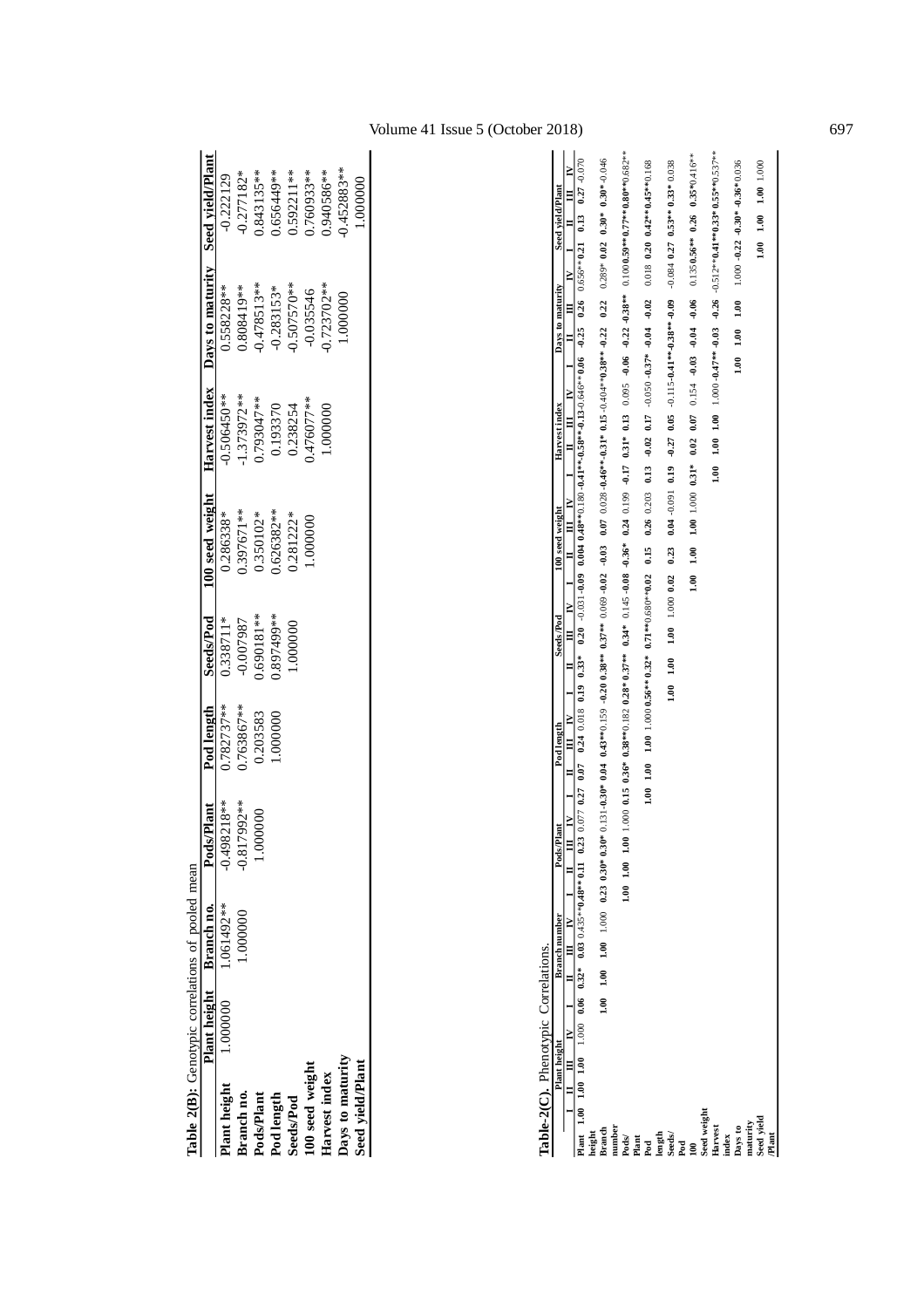$\mathbf{I}$ 

for three environments (also for pooled) and for two environments with pod length. Whereas pod length showed positive, significant correlation with seeds/pod consistently for four environments and pooled also.

Path coefficient analysis: Path analysis is very much necessary to understand causal relationship for effective selection because correlation study alone is not sufficient. It partitions correlation into direct and indirect effects.

**Normal sown condition:** Direct and indirect effects of yield contributing traits towards seed yield per plant was presented in Table 3 A and B. From path analysis positive, direct effect on seed yield/plant was found for pods/plant for consecutive three years and branch number, seeds/pod, 100 seed weight and days to maturity for two years. Pooled analysis also exhibited the similar outcome. In pooled data, 100 seed weight had highest positive direct effect followed by pods per plant. Similar outcome was observed by some previous workers. Positive direct effect of pods per plant on seed yield was also observed by Sarwar *et al.*, (2013), Mekonnen *et al.*,(2014), Sharma *et al.*, (2014),Tyagi and Khan(2010). Positive direct effect of 100 seed weight on seed yield was also observed by Rasheed *et al.*, (2008), Dalbeer *et al.*, (2013), Mekonnen *et al.*, (2014) ,Younis *et al.*, (2008).

Branch number conferred positive indirect effect on seed yield via pods per plant, and pod length for consecutive three years , 100 seed weight and days to maturity for two years, pods/plant, pod length , harvest index and days to maturity for pooled analysis. Pods per plant had positive indirect effect on seed yield via seeds per pod for three years, via branch number, pod length and days to maturity for two years and via branch number, pod length, seeds/pod, harvest index and days to maturity for pooled mean. Seeds per pod had positive indirect effect on seed yield per plant via pods per plant and harvest index for two years, via plant height, pods per plant and harvest index for pooled mean. 100 seed weight had conferred positive indirect effect on seed yield per plant via plant height, branch number, pod length, harvest index and days to maturity for two years and only days to maturity for pooled mean. Days to maturity had positive indirect effect on seed yield per plant via pods/ plant, seeds/pod and harvest index for three years, via branch number, 100 seed weight for two years and *via* branch number, pods per plant, 100 seed weight and harvest index for pooled mean.

**Late sown condition:** Direct and indirect effects of yield contributing traits towards seed yield per plant was presented in Table 4 A and B. From path analysis it was revealed that pods per plant exerted highest, positive direct effect on seed yield in all of the four environments, followed by harvest index,100 seed weight and plant height. Path analysis of pooled mean also exhibited the similar kind of association except harvest index.

|                  | Table 2(D). Phenotypic Correlations of pooled mean    |                                    |             |            |              |          |            |                                                                 |            |
|------------------|-------------------------------------------------------|------------------------------------|-------------|------------|--------------|----------|------------|-----------------------------------------------------------------|------------|
|                  |                                                       | Plant height Branch no. Pods/Plant |             | Pod length | Seeds/Pod    |          |            | 100 seed weight Harvest index Days to maturity Seed yield/Plant |            |
| Plant height     | 1.000000                                              | 0.274763                           | 198927      | 0.115676   | 0.190715     | 0.066626 | 0.500739** | 1.189744                                                        | 0.135077   |
| Branch no.       |                                                       | .000000.                           | $0.278939*$ | 1.096467   | 0.187566     | 0.010024 | 0.291511*  | 146263                                                          | 0.189516   |
| Pods/Plant       |                                                       |                                    | 000000      | 0.261096   | 0.316496*    | 0.89864  | 110894     | 0.129293                                                        | 1716969 ** |
| Pod length       |                                                       |                                    |             | .000000.   | $0.608782**$ | 1,145286 | 0.064601   | 0.10267                                                         | 0.314121*  |
| <b>Seeds/Pod</b> |                                                       |                                    |             |            | .000000      | 0.059720 | 0.015106   | 0.266288                                                        | 1.382956** |
| 100 seed weight  |                                                       |                                    |             |            |              | .000000  | 162078     | 0.003575                                                        | **407974** |
| Harvest index    |                                                       |                                    |             |            |              |          | .000000    | 0.354546*                                                       | 1.395220** |
| Days to maturity |                                                       |                                    |             |            |              |          |            | 00000001                                                        | 0.211781   |
| Seed yield/Plant |                                                       |                                    |             |            |              |          |            |                                                                 | $000000$ . |
|                  | * and ** 5% and 1% level of significance respectively |                                    |             |            |              |          |            |                                                                 |            |

 $\mathbf{I}$   $\mathbf{I}$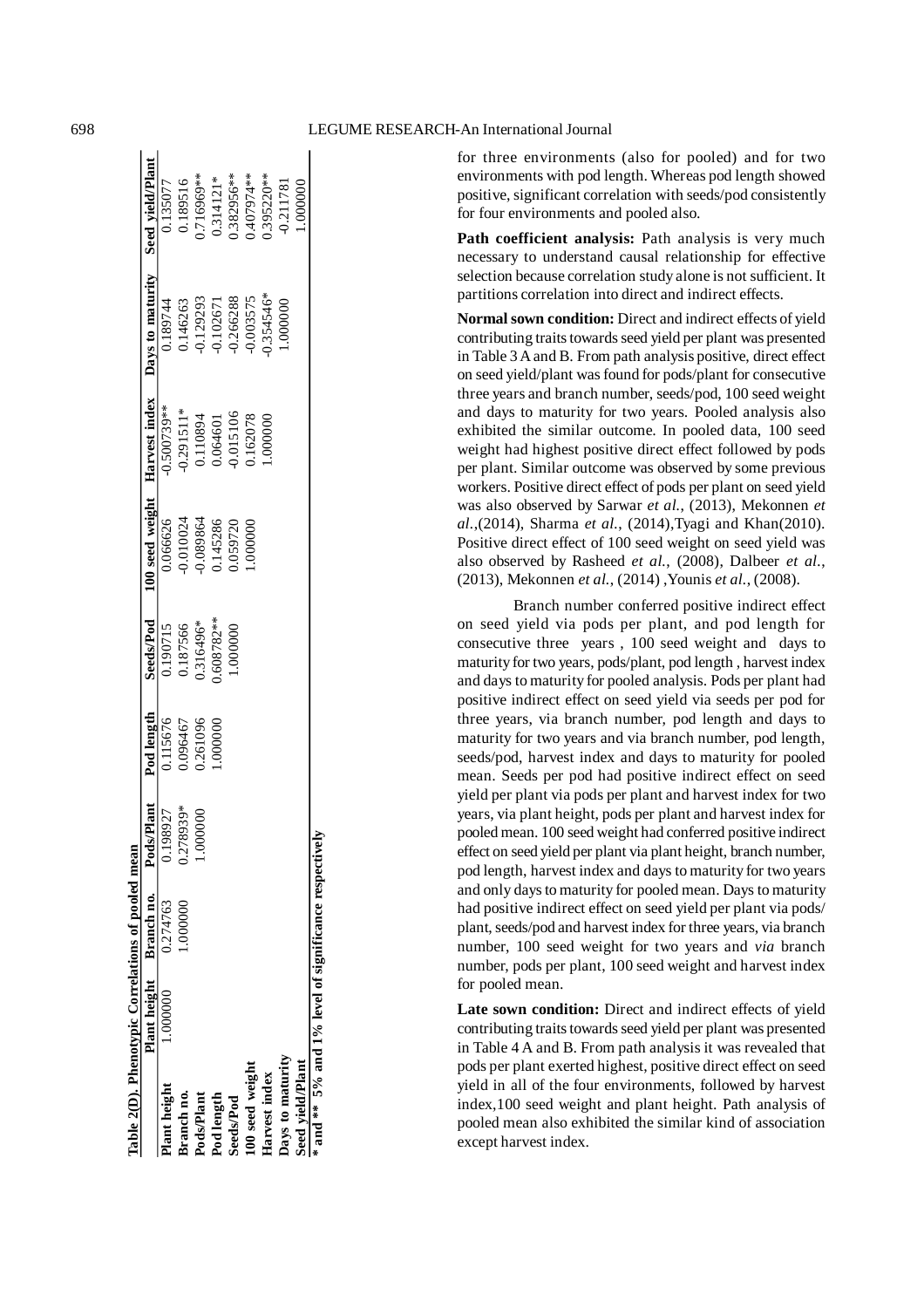|                                  | <b>OHOTE</b>                        |
|----------------------------------|-------------------------------------|
| lvere for normal cours con       |                                     |
| $\frac{1}{2}$                    |                                     |
|                                  | Figure Anglucio for throp concoordi |
| <b>The State of Alberta</b>      |                                     |
|                                  |                                     |
|                                  |                                     |
| le 3: $(A-B)$ Path Coefficient A | بگاه<br>با                          |
|                                  | .<br>په                             |
|                                  | ī                                   |

| <b>A.Path Coefficient Analysis for three consecutive years</b> |                                                                                  |  |                                     |                    |                  |      |                |                                                  |                                                     |                                                   |                                       |                             |                                       |                                                |                                                  |         |                              |                 |                              |                                                                                       |
|----------------------------------------------------------------|----------------------------------------------------------------------------------|--|-------------------------------------|--------------------|------------------|------|----------------|--------------------------------------------------|-----------------------------------------------------|---------------------------------------------------|---------------------------------------|-----------------------------|---------------------------------------|------------------------------------------------|--------------------------------------------------|---------|------------------------------|-----------------|------------------------------|---------------------------------------------------------------------------------------|
|                                                                | Plant height Branch no.                                                          |  |                                     |                    | Pods/Plan        |      |                | Pod lengt                                        |                                                     |                                                   | Seeds/Pod                             |                             |                                       | $100$ seed $\cdot$                             |                                                  |         | Harvest index                |                 | Days to maturity             |                                                                                       |
|                                                                | $\begin{array}{cccccccccccccc} \Pi & \Pi & \Pi & \Pi & \Pi \end{array}$          |  |                                     |                    |                  |      |                |                                                  |                                                     |                                                   |                                       |                             |                                       |                                                |                                                  |         |                              |                 |                              |                                                                                       |
| Plant height $-0.50$ $-0.74$ $0.49$ $0.44$ $0.04$ $-0.02$      |                                                                                  |  |                                     | 0.17               |                  |      |                |                                                  |                                                     |                                                   |                                       | 0.05                        | 33                                    | $\overline{0.01}$                              | $-0.07$                                          | 0.003   |                              |                 |                              |                                                                                       |
| tranch no.                                                     |                                                                                  |  |                                     | 0.29               | 1.31             | 0.46 | 0.08           |                                                  | 0.03                                                | $-0.21$                                           | 0.004                                 | 0.001                       | 0.007                                 |                                                |                                                  | $-0.03$ | $\overline{0.11}$<br>0.06    |                 | $-0.04$                      |                                                                                       |
| Pods/Plant                                                     | $-0.35$ $-0.65$ 0.19 0.63 0.04 $-0.05$<br>$-0.22$ $-0.45$ 0.19 0.46 0.04 $-0.03$ |  |                                     | 0.40               | $\overline{50}$  | 0.64 | 0.17           |                                                  |                                                     |                                                   |                                       | 0.01                        |                                       |                                                |                                                  | 0.003   | $0.02$<br>0.06<br>0.01       | 0.03            |                              |                                                                                       |
| Pod length                                                     | $0.07$ $-0.20$ $-0.01$ $-0.16$ 0.10 $-0.003$                                     |  |                                     |                    | $0.36$<br>$0.05$ | 0.08 |                |                                                  | $\begin{array}{c} 0.06 \\ 0.52 \\ 0.40 \end{array}$ |                                                   |                                       |                             |                                       |                                                |                                                  |         | 0.01                         | 0.02            |                              |                                                                                       |
| eeds/Pod                                                       | $-0.03$ $-0.04$ $-0.11$ $-0.29$ 0.001 $-0.004$                                   |  |                                     | $-0.21$<br>$0.003$ |                  | 0.04 | $0.33$<br>0.07 | 0.01<br>0.0 <b>9<br/>0.001</b><br>0.001<br>0.003 |                                                     | $0.003$<br>$0.09$<br>$0.45$<br>$0.002$<br>$0.002$ | $0.007$<br>$0.21$<br>$0.21$<br>$0.05$ | $-0.16$<br>$-0.21$<br>0.008 | $0.32$<br>$0.46$<br>$0.004$<br>$0.91$ | $0.23$<br>$0.23$<br>$0.04$<br>$0.17$<br>$0.64$ | $0.0002$<br>0.02<br>0.07<br>0.07<br>0.07<br>0.04 |         | 0.08<br>$\frac{0.002}{0.02}$ | 0.02            | $0.01$<br>$0.001$<br>$0.004$ | $\begin{array}{r} 0.0007 \\ 0.005 \\ -0.01 \\ -0.01 \\ 0.003 \\ 0.004 \\ \end{array}$ |
| 100 seed weight- $0.18$ 0.01                                   |                                                                                  |  | $0.19$ $0.005$ $-0.02$ $0.0001$ $-$ | $-0.10$            | $-0.54$          |      |                |                                                  | 0.33                                                |                                                   |                                       |                             |                                       |                                                |                                                  |         | 0.09                         | 0.05            |                              |                                                                                       |
| Jarvest index -0.01 0.51 -0.11 -0.15 -0.03 0.01 -              |                                                                                  |  |                                     | $-0.01$            |                  | 0.02 | 0.13           | 0.01                                             | 0.08                                                |                                                   | 0.004                                 | 0.04                        | 0.70                                  | 0.10                                           |                                                  |         | 3.40                         | $\overline{0}0$ | 0.04                         |                                                                                       |
| Days to maturity-0.37 -0.52 0.14 0.27 0.02 -0.001              |                                                                                  |  |                                     |                    | 1.67             | 0.05 | 0.03           | Ξ                                                | 0.17                                                | 0.05                                              | 0.004                                 | 04                          | 0.25                                  | 0.28                                           | 0.01                                             | 1.0007  | 0.05                         | 7LI             | 0.09                         |                                                                                       |
| Residual effect, $I=0.14$ , $II=0.15$ , $III=0.29$             |                                                                                  |  |                                     |                    |                  |      |                |                                                  |                                                     |                                                   |                                       |                             |                                       |                                                |                                                  |         |                              |                 |                              |                                                                                       |

|                         | Plant height | Branch no. | ods/Plan:                                        | Pod lengti                                     | Seeds/Pod                  | $\sqrt{2}$                                  | Tarvest index                                                                                        | Days to maturity                                                                                               |
|-------------------------|--------------|------------|--------------------------------------------------|------------------------------------------------|----------------------------|---------------------------------------------|------------------------------------------------------------------------------------------------------|----------------------------------------------------------------------------------------------------------------|
| lant height             | 0.6593       | 0.0548     |                                                  | 0.0036                                         | 0.0805                     | 0.4457                                      |                                                                                                      |                                                                                                                |
| iranch no.              | 0.4698       | 0.0769     |                                                  |                                                | $-0.0146$                  | 0.6837                                      |                                                                                                      |                                                                                                                |
| ods/Plant               | 0.4458       | 0.0478     | $0.9228$<br>0.8494<br>1.3648<br>1.5322<br>0.0634 | 0.0778<br>0.1071<br>0.2745<br>0.1178<br>0.1491 | 0.0151                     | $\frac{0.6887}{0.8673}$<br>0.8673<br>1.5970 | $\begin{array}{l} 0.0111\\ 0.0326\\ 0.0155\\ 0.0061\\ 0.0061\\ 0.0158\\ 0.0138\\ 0.0177 \end{array}$ |                                                                                                                |
| Pod length              | 0.0085       | 0.0218     |                                                  |                                                |                            |                                             |                                                                                                      |                                                                                                                |
| eeds/Pod                | 1.1629       | 0.0034     |                                                  |                                                | 0.1397<br>0.3256<br>0.0560 |                                             |                                                                                                      |                                                                                                                |
| 00 seed weight          | 0.1840       | 0.0329     | $-0.5885$                                        |                                                |                            |                                             |                                                                                                      |                                                                                                                |
| larvest index           | 0.2686       | 1.0917     | 0.7748                                           | 0.0612                                         | 0.1881                     | 1.0331                                      | 0.0273                                                                                               | $\begin{array}{l} 0.0684 \\ 0.0560 \\ 0.0380 \\ 0.0080 \\ 0.0000 \\ 0.0473 \\ 0.0232 \\ 0.0367 \\ \end{array}$ |
| ays to maturity         | 0.4913       | 0469.      | 0.5651                                           | 0.238                                          | 0.1677                     | 0.4028                                      | 0.0109                                                                                               |                                                                                                                |
| esidual effect $=0.296$ |              |            |                                                  |                                                |                            |                                             |                                                                                                      |                                                                                                                |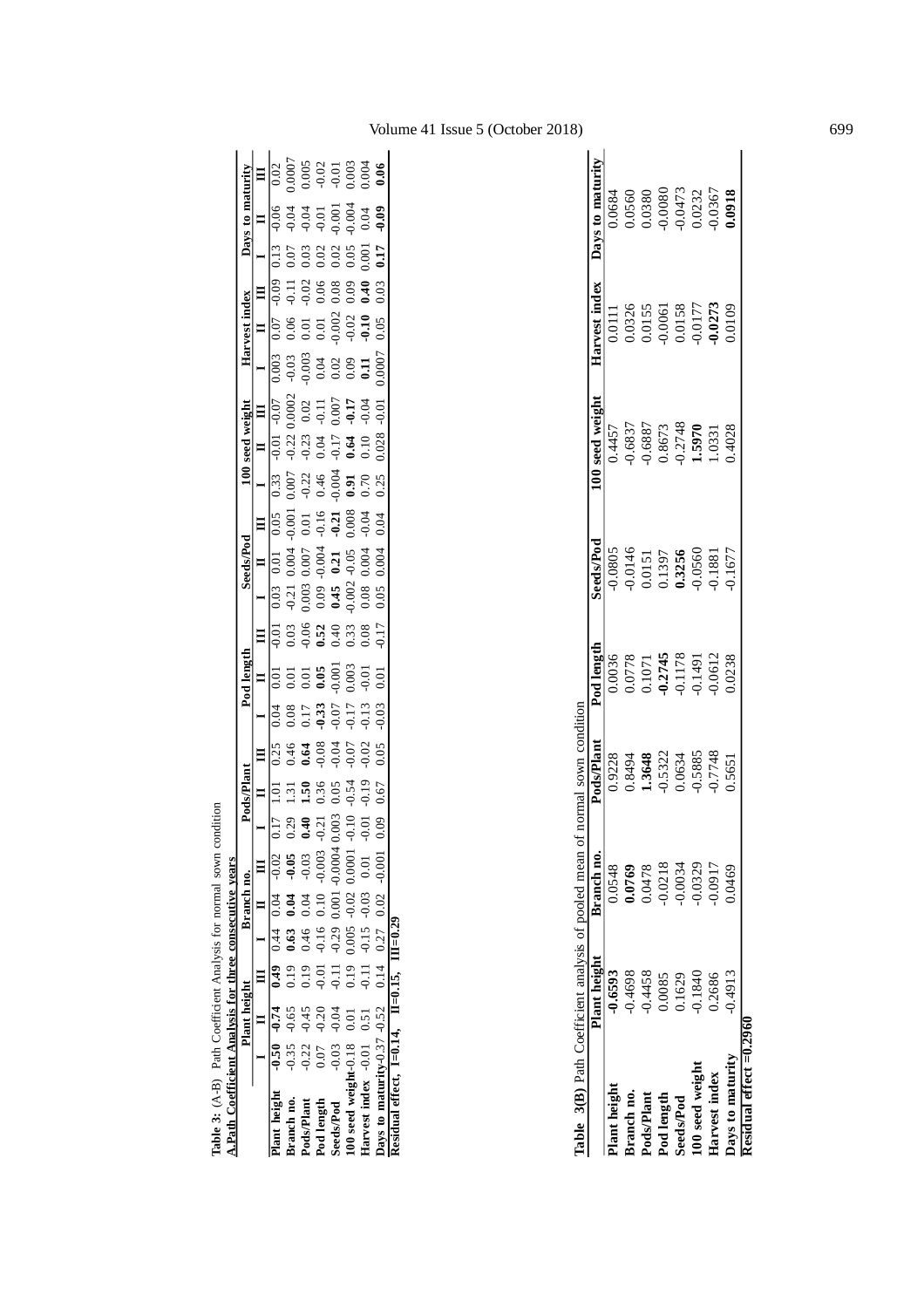| Ficient analysis for late sown condition | t analysis for four trials in late sown condit |
|------------------------------------------|------------------------------------------------|
|                                          |                                                |
|                                          |                                                |
|                                          |                                                |
|                                          |                                                |
| Í<br>֝׆<br>،                             |                                                |
| $(A-B)$ Path<br>$\overline{A}$           |                                                |
| sle 4                                    | $\frac{1}{2}$<br>j                             |
|                                          |                                                |

| A.Path coefficient analysis for four trials in late sown condition |  |                    |  |               |  |                                                                       |  |                                    |           |  |  |                 |                                                                                                                                                                                                                                                                                                                                                |               |  |                  |       |  |
|--------------------------------------------------------------------|--|--------------------|--|---------------|--|-----------------------------------------------------------------------|--|------------------------------------|-----------|--|--|-----------------|------------------------------------------------------------------------------------------------------------------------------------------------------------------------------------------------------------------------------------------------------------------------------------------------------------------------------------------------|---------------|--|------------------|-------|--|
|                                                                    |  | Plant height       |  | Branch number |  | Pods/Plant Pod length                                                 |  |                                    | Seeds/Pod |  |  | 100 seed weight |                                                                                                                                                                                                                                                                                                                                                | Harvest index |  | Days to maturity |       |  |
|                                                                    |  | I II I I I I I I I |  |               |  |                                                                       |  |                                    |           |  |  |                 |                                                                                                                                                                                                                                                                                                                                                |               |  |                  |       |  |
| Plant 0.02 0.002 0.18 0.22 -0.06-0.001-0.0003 0.018 0.46           |  |                    |  |               |  |                                                                       |  |                                    |           |  |  |                 |                                                                                                                                                                                                                                                                                                                                                |               |  |                  |       |  |
| height                                                             |  |                    |  |               |  |                                                                       |  |                                    |           |  |  |                 |                                                                                                                                                                                                                                                                                                                                                |               |  |                  |       |  |
| Branch 0.01 0.001 0.007 0.102 -0.14-0.002 -0.008 0.039 0.30        |  |                    |  |               |  |                                                                       |  |                                    |           |  |  |                 |                                                                                                                                                                                                                                                                                                                                                |               |  |                  |       |  |
| number                                                             |  |                    |  |               |  |                                                                       |  |                                    |           |  |  |                 |                                                                                                                                                                                                                                                                                                                                                |               |  |                  |       |  |
| <b>Pods/</b> 0.01 0.0002 0.04 0.016 -0.06-0.001 -0.002 0.005 0.72  |  |                    |  |               |  | $1.03$ 0.66 0.525 0.14 $-0.02$                                        |  | $0.07 - 0.035 - 0.10$ 0.003        |           |  |  |                 | $0.04 \cdot 0.02 \cdot 0.02 \cdot 0.05 \cdot 0.06 \cdot 0.06 \cdot 0.07 \cdot 0.006 \cdot 0.006 \cdot 0.007 \cdot 0.004 \cdot 0.004 \cdot 0.004 \cdot 0.004 \cdot 0.004 \cdot 0.004 \cdot 0.004 \cdot 0.004 \cdot 0.004 \cdot 0.004 \cdot 0.004 \cdot 0.004 \cdot 0.004 \cdot 0.004 \cdot 0.004 \cdot 0.004 \cdot 0.004 \cdot 0.004 \cdot 0.0$ |               |  |                  | 0.022 |  |
| Plant                                                              |  |                    |  |               |  |                                                                       |  |                                    |           |  |  |                 |                                                                                                                                                                                                                                                                                                                                                |               |  |                  |       |  |
| Pod                                                                |  |                    |  |               |  | $0.41$ 0.27 0.099 0.45                                                |  | $-0.05$ 0.17 $-0.185 - 0.24$ 0.002 |           |  |  |                 | t00.0 I00.0200.0 IZ:0-650.0-60.0 I000.0-II.0 st0.0 I0.0 0I.0 t0.0 652.0 60.0-                                                                                                                                                                                                                                                                  |               |  |                  |       |  |
| length                                                             |  |                    |  |               |  |                                                                       |  |                                    |           |  |  |                 |                                                                                                                                                                                                                                                                                                                                                |               |  |                  |       |  |
| Seeds/ $0.003$ 0.001 0.04 -0.04 0.04 0.001 -0.003 0.003 0.28       |  |                    |  |               |  | $0.40$ $0.24$ $0.080$ $0.40$ $0.14$ $0.155$ $0.155$ $0.27$ $0.01$     |  |                                    |           |  |  |                 | 710.000 10.000 10.000 10.000 10.000 10.000 10.000 10.000 10.000 10.000 10.000 10.000 10.000 10.000 10.000 10.000 10.000 10.000 10.000 10.000 10.000 10.000 10.000 10.000 10.000 10.000 10.000 10.000 10.000 10.000 10.000 10.0                                                                                                                 |               |  |                  |       |  |
|                                                                    |  |                    |  |               |  |                                                                       |  |                                    |           |  |  |                 |                                                                                                                                                                                                                                                                                                                                                |               |  |                  |       |  |
|                                                                    |  |                    |  |               |  |                                                                       |  |                                    |           |  |  |                 |                                                                                                                                                                                                                                                                                                                                                |               |  |                  |       |  |
| seed weight                                                        |  |                    |  |               |  |                                                                       |  |                                    |           |  |  |                 |                                                                                                                                                                                                                                                                                                                                                |               |  |                  |       |  |
| Harvest -0.01 -0.001 -0.03 -0.148 0.120.001 -0.001 -0.016 -0.12    |  |                    |  |               |  |                                                                       |  |                                    |           |  |  |                 |                                                                                                                                                                                                                                                                                                                                                |               |  |                  |       |  |
| index                                                              |  |                    |  |               |  |                                                                       |  |                                    |           |  |  |                 |                                                                                                                                                                                                                                                                                                                                                |               |  |                  |       |  |
| Days to 0.001 -0.001 0.05 0.151 -0.090.001 -0.002 0.011 -0.05      |  |                    |  |               |  | $-0.23 - 0.25$ $0.052 - 0.34$ $0.002 - 0.005 - 0.003$ $0.16$ $-0.003$ |  |                                    |           |  |  |                 |                                                                                                                                                                                                                                                                                                                                                |               |  |                  |       |  |
| maturity                                                           |  |                    |  |               |  |                                                                       |  |                                    |           |  |  |                 |                                                                                                                                                                                                                                                                                                                                                |               |  |                  |       |  |
| Residual effect, $I=0.34$ , $II=0.12$ , $III=0.28$ , $IV=0.37$     |  |                    |  |               |  |                                                                       |  |                                    |           |  |  |                 |                                                                                                                                                                                                                                                                                                                                                |               |  |                  |       |  |

|                 |        | Plant height Branch no. | Pods/Pla | Pod length                                                                                   | Seeds/Pod                                                           | 100 seed                                                 | Harvest index Days to                                                                                                |                                                                    |
|-----------------|--------|-------------------------|----------|----------------------------------------------------------------------------------------------|---------------------------------------------------------------------|----------------------------------------------------------|----------------------------------------------------------------------------------------------------------------------|--------------------------------------------------------------------|
|                 |        | weight                  |          | vaturity                                                                                     |                                                                     |                                                          |                                                                                                                      |                                                                    |
| lant height     | 1.5302 | 0.2965                  | 0.0925   |                                                                                              |                                                                     |                                                          |                                                                                                                      |                                                                    |
| Branch no.      | 1.5628 | 0.2794                  | 0.1518   |                                                                                              |                                                                     |                                                          |                                                                                                                      |                                                                    |
| Pods/Plant      | 0.2642 | 0.2285                  | 0.1856   |                                                                                              |                                                                     |                                                          |                                                                                                                      |                                                                    |
| Pod length      | 0.4150 | 0.2134                  | 0.0378   | $0.6719$<br>$0.6557$<br>$0.1748$<br>$0.1748$<br>$0.3584$<br>$0.7704$<br>$0.5377$<br>$0.1660$ | 0.1843<br>0.0043<br>0.3756<br>0.5441<br>0.1530<br>0.1296<br>0.12962 | 0.3122<br>0.4335<br>0.3817<br>0.3066<br>0.3066<br>1.0902 | $\begin{array}{l} 0.0710 \\ 0.1926 \\ 0.1112 \\ 0.0271 \\ 0.0334 \\ 0.0667 \\ 0.0667 \\ \textbf{0.1402} \end{array}$ | 0.2589<br>0.3750<br>0.2219<br>0.1313<br>0.0165<br>0.3357<br>0.3357 |
| seeds/Pod       | 0.1796 | 0.0022                  | 1.1281   |                                                                                              |                                                                     |                                                          |                                                                                                                      |                                                                    |
| .00 seed weight | 1518   | 0.1111                  | 0.0650   |                                                                                              |                                                                     |                                                          |                                                                                                                      |                                                                    |
| larvest index   | 0.2685 | 0.3838                  | 1472     |                                                                                              |                                                                     |                                                          |                                                                                                                      |                                                                    |
| ays to maturity | 0.2960 | ).2258                  | 0.888    | 0.2431                                                                                       |                                                                     | 0.0388                                                   |                                                                                                                      |                                                                    |

#### 700 LEGUME RESEARCH-A n International Journal